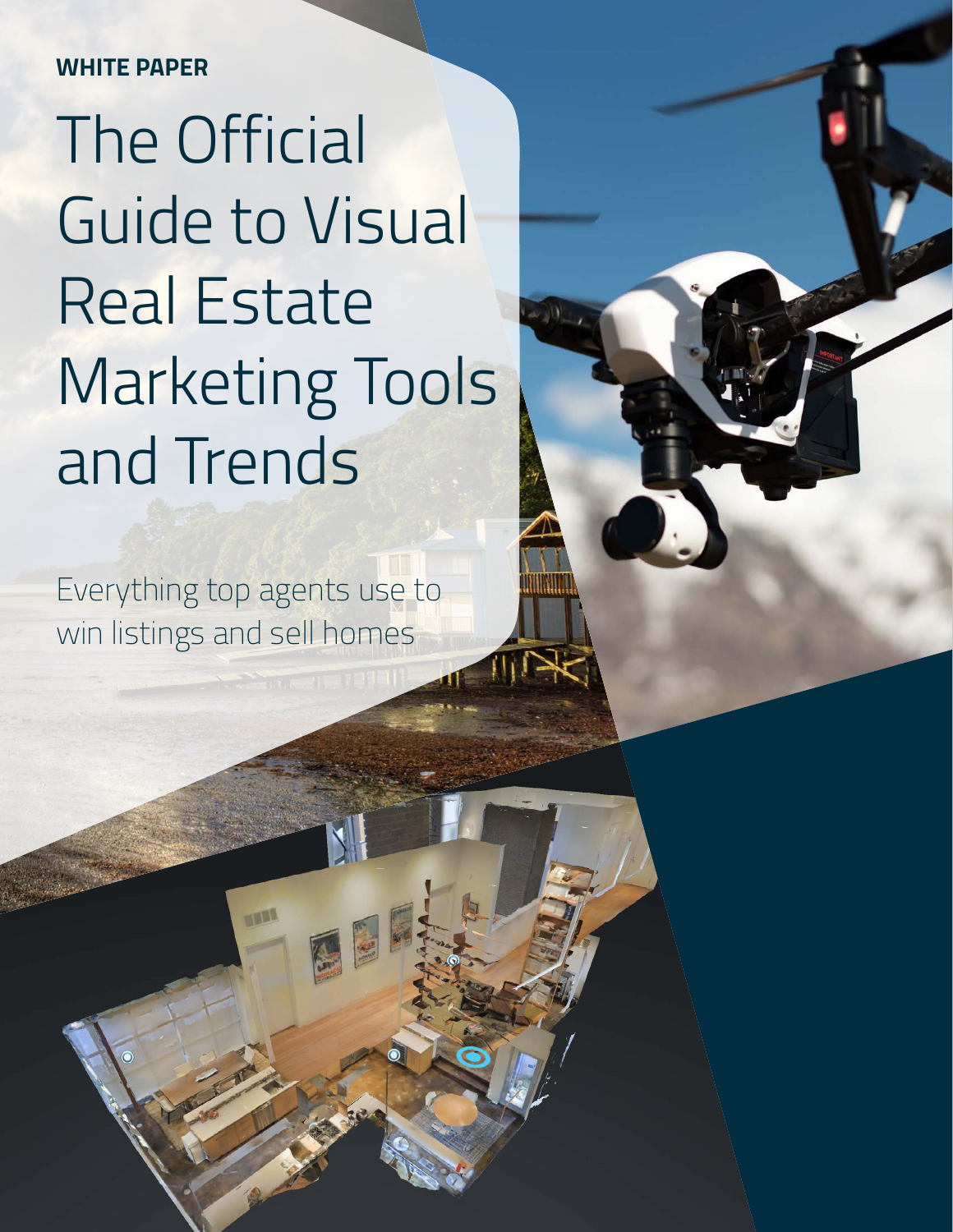### Overview

**Real estate marketing professionals should use this guide as a primer to the 2017 visual marketing landscape, covering everything from old-school photography to new wave immersive experience marketing.**

**THE LANDSCAPE** With rapidly evolving visual marketing tools and technologies, the real estate market is more competitive than ever. Top agents leverage the newest tools to stand out. 2D photography and DIY video no longer impresses a new generation of buyers and sellers who expect engaging online experiences that truly provide an understanding of a property.

**THE OPPORTUNITY** In a changing landscape, real estate agents and brokers who leverage new technology to inexpensively and quickly deliver immersive online and offline experiences are best able to engage tech-savvy audiences. New technologies have recently made it easy and cost effective to create engaging, next-gen experiences for any property.

**THE ACTION PLAN** New technologies make it possible to create advanced, immersive virtual experiences to showcase a listing at any pricepoint, without deep technical training.

**MEASURING SUCCESS** Web traffic analysis and time-on-page statistics can demonstrate the level of engagement with new visual marketing assets.

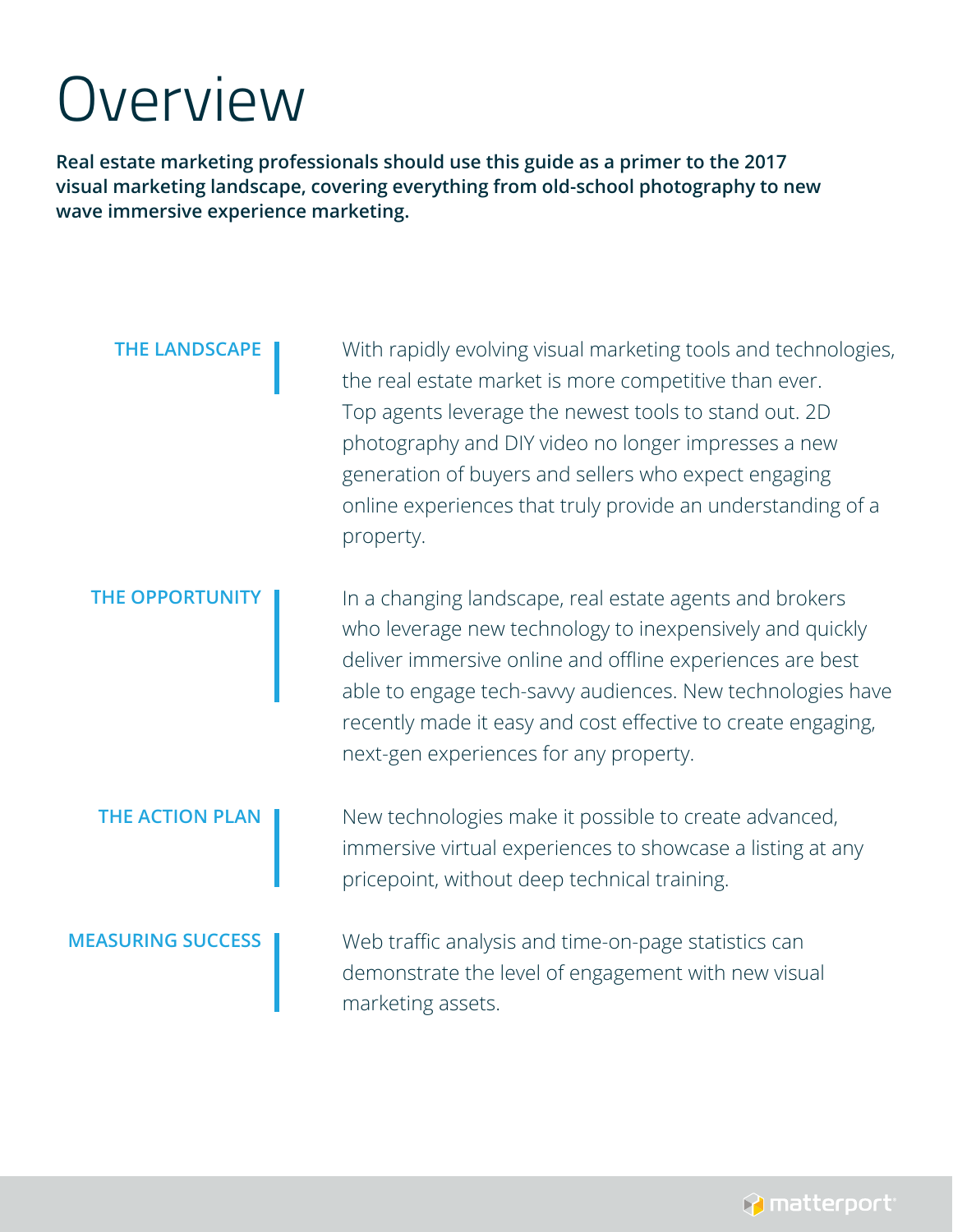### **Competitive Landscape**

**Get a quick overview of the pros and cons of each visual marketing technique discussed in this guide.**

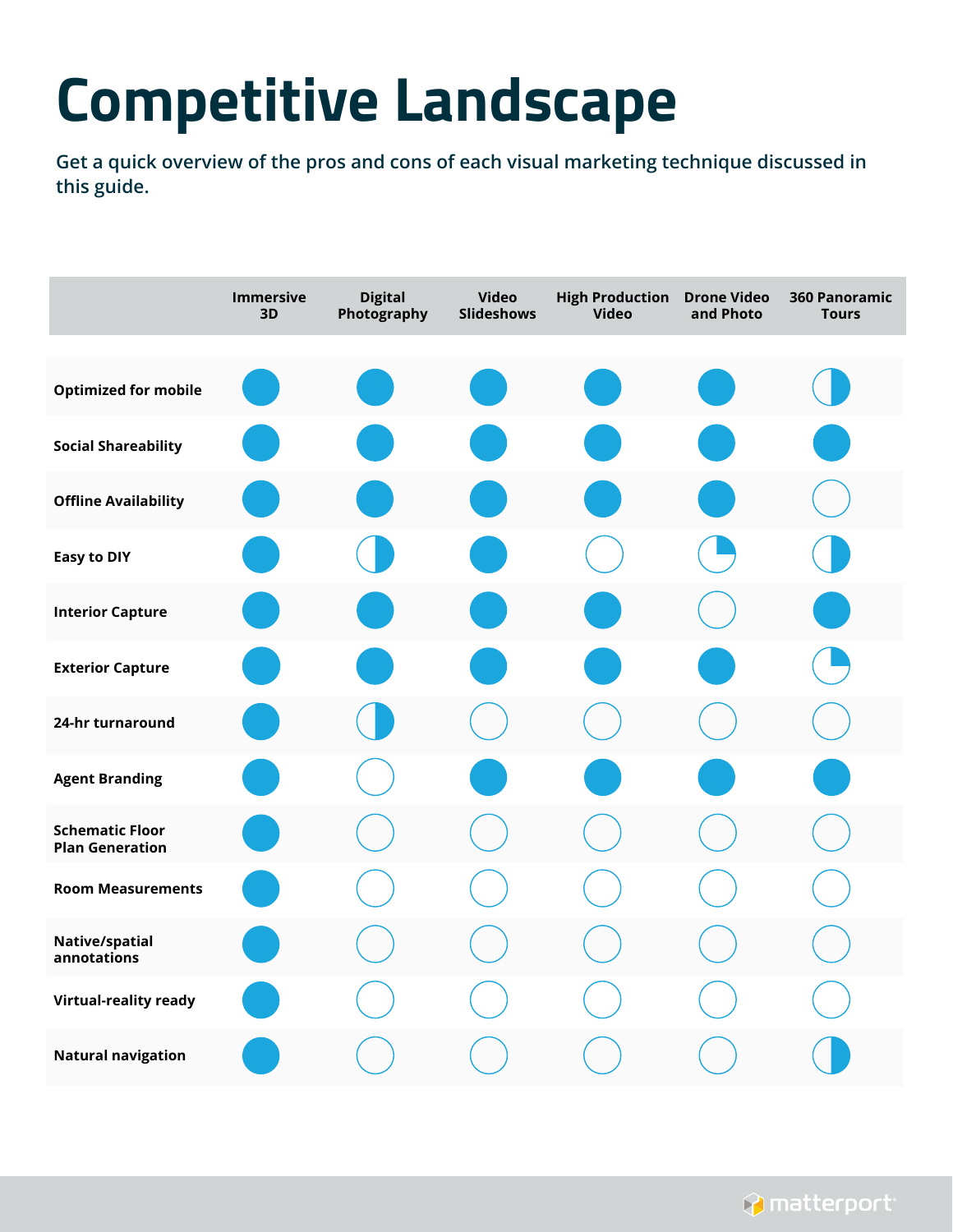### Snapshot: an industry in flux

Millennial buyers now comprise 35% of all new homebuyers on the market<sup>1</sup> (up from 32% in 2014), which means higher demand for more engaging, interactive and mobile-ready content from real estate professionals. In fact, 89% of buyers across demographics increasingly look to web and mobile tools to narrow down their list of properties to consider<sup>2</sup>.

This has fuelled innovation in real estate marketing. Immersive technologies that were once experimental are quickly becoming a standard part of listing presentations. Sophisticated real estate agents are learning to leverage new technologies to improve their ability to emotionally engage new buyers by better showcasing their properties.

This definitive guide surveys the 2017 landscape of traditional and emerging trends in real estate marketing.



- **• In the next two years, 80% of millennials will seek to purchase a home, according to Trulia3 . That's almost 67 million prospective buyers.**
- **• In 2015, 39% of digital marketers believed that more of their budget should be reallocated towards creating compelling visual assets.4**
- **• Real estate listings with more visual content (like video) receive 403% more inquiries compared to those without video.5**
- **• 41% of home buyers found interactive maps very useful, while 40% felt the same about virtual tours.6**
- **• According to Apartments.com, visitors to their website spend 3x more time engaging with property listings that offer an immersive 3D experience. 7**
- **• Redfin attributes 3D walkthroughs, advanced presentation technology, and great customer service with the fact that their homes sell an average of 10 days faster and for \$5,100 more than comparable homes.8**

### Where does homebuying start?

### *92% of homebuyers search the internet before contacting an agent9*

**With buyers first heading online to scope out potential properties, high-end photography has become the price of entry for property marketing. But top agents use more than traditional 2D photography to** 

**create engaging, emotional online buying experiences. The most successful marketing programs sell online buyers on the dream of living in a property, creating an emotional hook that brings them in for more.**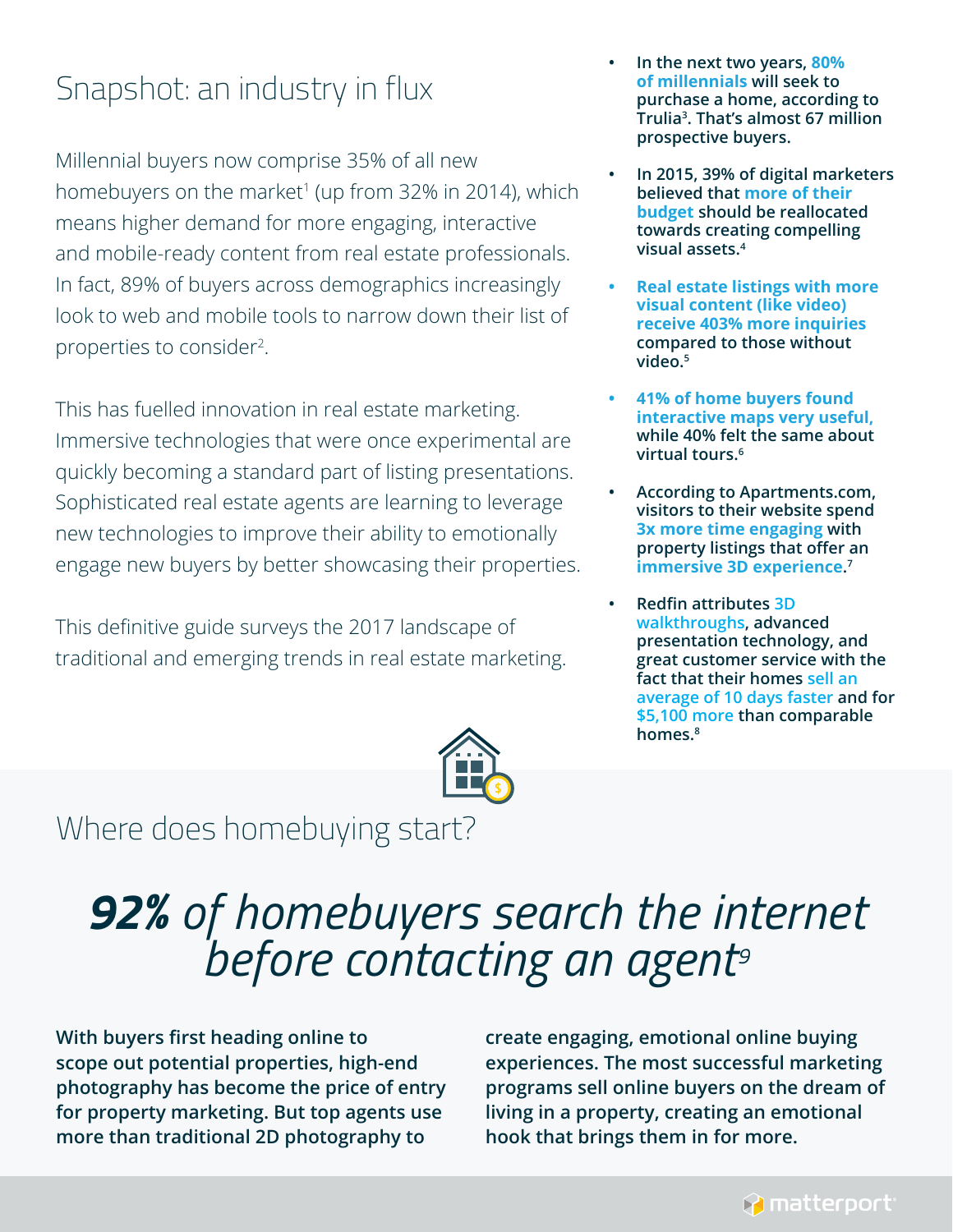## 2D Digital Photography

Digital photography remains the industry standard for visual property marketing. Online and offline buyers alike expect detailed photos of a property's interior and exterior, though quality expectations vary with the market.

Though real estate agents can now leverage smartphones to create 2D galleries themselves, the results can be inconsistent and DIY does not impress prospective sellers. Professional photographers can be sourced locally or through national networks.

For low-end listings, DIY options can be practical and budgetfriendly. While a course on smartphone photography and image editing can help you get started, experienced agents weigh this against their own time investment. Often, an agent's time is better spent winning additional listings and

communicating with clients rather than editing and framing.

For mid-range listings, most real estate agents recognize the need to hire a professional who can quickly produce the magazinequality shots most home buyers expect. Only professional shots, taken by photographers with high-end equipment and with special knowledge of staging, framing, lighting, and editing can hope to compete for the attention of a new home buyer. Specialty add-ons, like twilight sessions or neighborhood shots, can also make your listings pop, for additional cost.

For mid-range photography packages, agents can expect to spend between \$125- \$500, depending on the area, property size, and experience of the photographer. These packages typically include 15-25 images that are MLS and print-ready, delivered within 24 hours.

**DIY is not enough! Homes with professional photography:**

#### *Sell up to 3 weeks faster*

*Sell for up to \$11,000 more*

*Are up to 44% more likely to sell above list price*

*Are up to 17% more likely to sell within 6 months*

#### **PROS**

Expected as part of any marketing package

Readily available in any market

#### **CONS**



 $\epsilon$ ) No motion or engagement

Dependent on professionals

#### **COST**



**DIY:** \$1,000-2,300 (equipment), \$120/yr (editing software) + 3h/ listing of agent time

**Outsourced:** \$125 - \$500/ listing

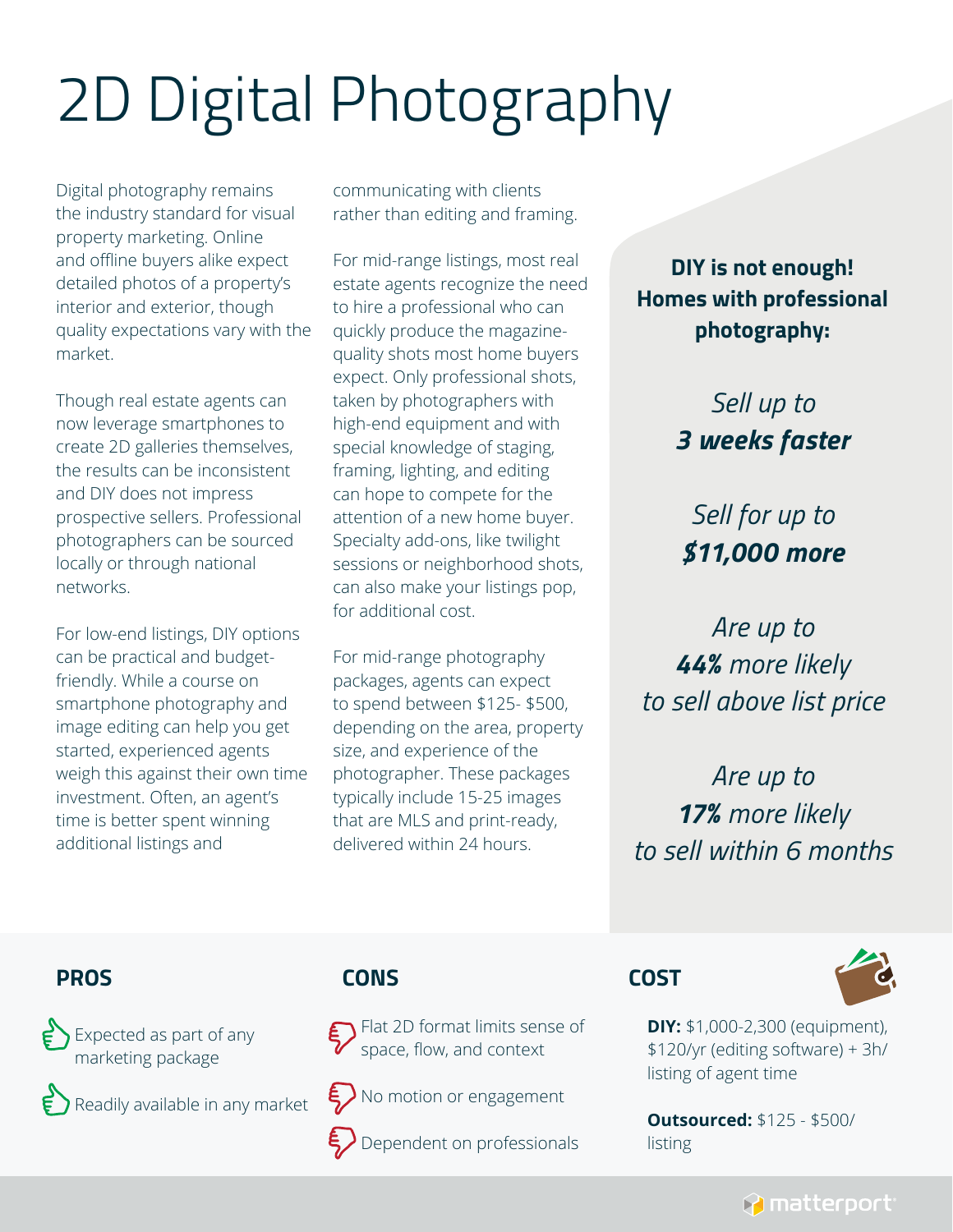## "Virtual Tour" Video Slideshow

Traditional virtual tours are similar to today's screensavers. A series of still photos are curated and set to music, using transition effects. The resulting video file can be uploaded to YouTube or locally hosted and embedded on listing sites, and can also be included in most MLSs as video content.

Originally dubbed "virtual tours," these still-frame slideshow videos are an easy, often DIY solution to quickly creating video content, and can be a good

solution for listings at the lower end of the market, where professional photography may be cost prohibitive

Slideshow software will run you \$100-250/year depending on additional editing options. Many photographers offer a video slideshow as an add-on to their base photography package for around \$100 per listing.



#### **PROS**



Can add a sense of flow to still images

#### **CONS**



Requires technical skills, production experience, music selection

Limits client interactivity / no self-driven experience



 $\bigotimes$  High risk of "cheesiness"

#### **COST**



**DIY:** \$125/year + 3h/listing agent time

**Outsourced:** \$200/listing

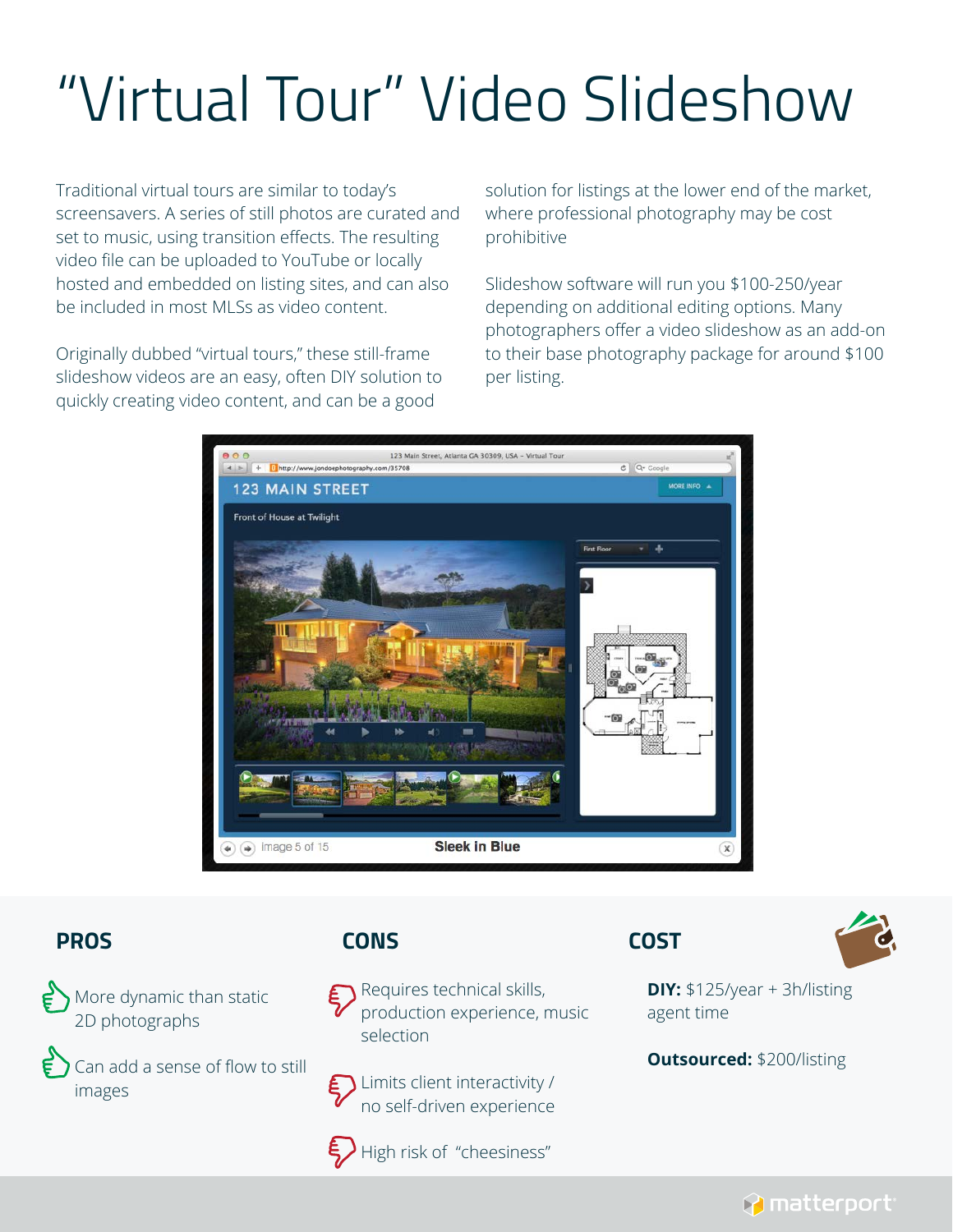## Videos for Real Estate

Easy online video sharing changed the real estate game around 2005, with platforms like YouTube flooding the internet with simple, accessible video embedding and sharing.

Since then, the quality of video used in real estate marketing has risen rapidly. While smartphones make DIY video possible, it's not recommended. Results can be variable, with a shakey hand-held feel that may not inspire buyer confidence.

At higher price-points, videos may include shoots at multiple times of day, featuring property views and staged scenes that truly sell the dream of living in a property.

As with 2D photography, stunning video requires a professional touch to compete for the attention of online homebuyers.

A 3-minute video can cost between \$250 and \$400 for a 2,000 sq. ft. property, with pricing typically based on square footage. Video is typically ready for use 48 hours after a scheduled shoot, after it is edited and set to music or voiceover.



Sample real estate video (cred to www.interiorpixels.com)

#### **PROS**

 $\leftrightarrow$  Much more engaging than typical slideshows and stillframe photography

Creates emotional resonance with property and showcases natural beauty of space

#### **CONS**

Requires team of professionals with production experience

Passive experience with no interactivity



**E** Long lead time

#### **The Facts About Video**

Century 21 has stated they've experienced a **20% increase in sales** thanks to real estate video marketing campaigns run through social media sites.

**70%** of home buyers say they expect a video, either on a property website, Facebook or YouTube.

*Since 2007, online video marketing has gone from <\$1M to >\$5M*

*Mentioning "video" in an email subject line can boost open rates by 19%, according to a 2015 general study by Synecast.10*

#### **COST**



**DIY:** Cost of smartphone + 1h of agent time, 3h+ with editing

**Outsourced:** \$250 - \$400/ listing

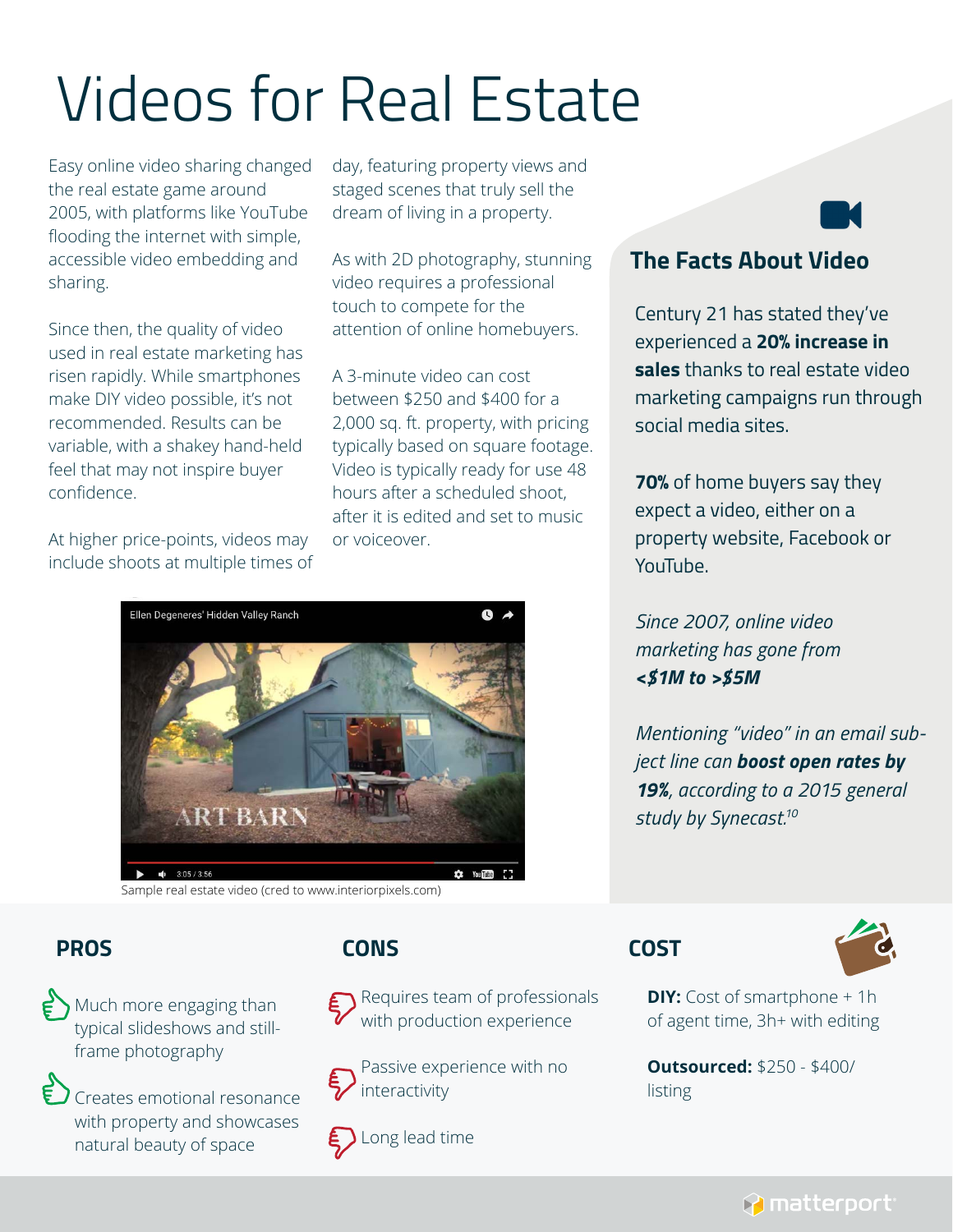### Drones and Aerial Media

In the past three years, aerial drones have added new dimension to real estate photography and videography. Cameras mounted to a drone can be flown high above a property to capture unique exterior character, landscaping, or breathtaking views.

For properties with unique exteriors, drones are a great way to present features that are key to generating leads and boosting offers.

Drones are best used in combination with interior video or photography to give online buyers a complete sense of the interior and exterior of a property. They can also be useful in highlighting a neighborhood,

or showcasing proximity to schools, downtown areas, and other attractions.

Drone video is often offered as part of a comprehensive real estate marketing package that includes professional interior and exterior property marketing.

Drone video typically costs \$400- \$500/listing, and includes video editing and interior shots as part of a package. As drones require a permit and training, it is not advised to fly them yourself.

In many markets you can find a drone pilot on networks such as Dronebase or find a local photographer with a drone and permit.

#### **Increased immersiveness and visual quality is important.**

*In 2016, 35% of all recent buyers of new homes were Millennials, more than double the amount of boomer buyers.*

 *Generation X was the second large group of buyers at 26%.*



#### **PROS**

Unique aerial perspectives get buyers' attention

Stands out against other video

#### **CONS**



Only captures the exterior of a property

#### **COST**



**Outsourced:** \$300 - \$700 per listing

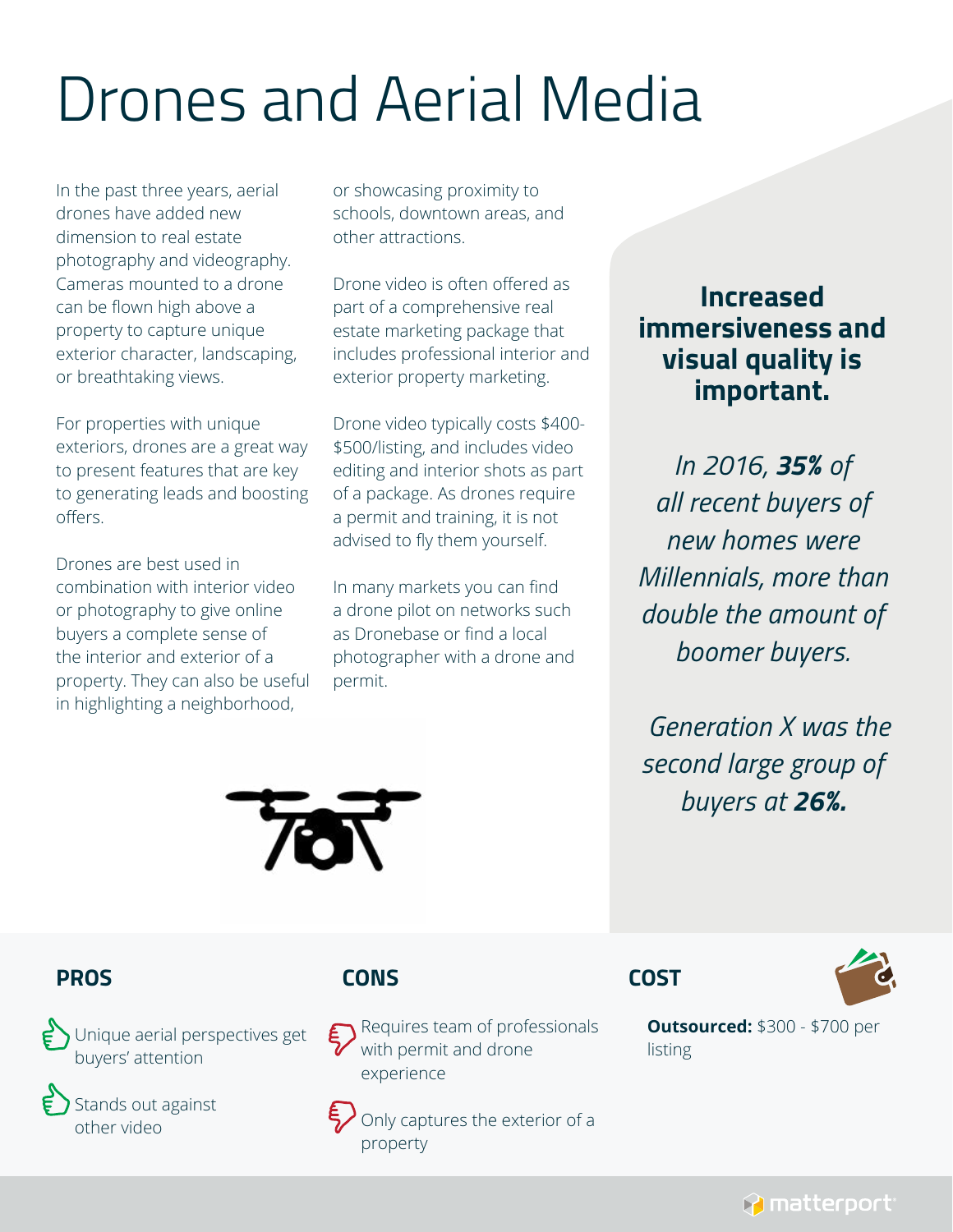## **Immersive Digital Experiences**

Revolutionary camera and software solutions have fueled the next generation of property marketing - immersive virtual experiences that feel almost as real as actually visiting a property.

There are several immersive technologies on the market which use DSLRs or specialized cameras, and automated software or manual rendering techniques to create walkthrough experiences that combine 2D floor plans with 360˚ panoramas.

These are translated into self-driven walkthrough experiences that let online buyers explore every corner of a property, right from the web.

With homebuyers increasingly spending their property search time online, these engaging, video game-like experiences will be key to drawing millennial buyers in and prompting an in-person showing.

### *Passive vs. Active*

**Videos are passive media. The viewers sees only what you want them to see, in a designated order, with limited ability to explore particular areas in depth.** 



Sample real estate video (cred to 360 Property Videos) Sample immersive 3D tour, courtesy of Matterport

**Immersive 3D walkthroughs, like video games, are active media. By putting the visitor in the driver's seat, they increase engagement and are more informative.**



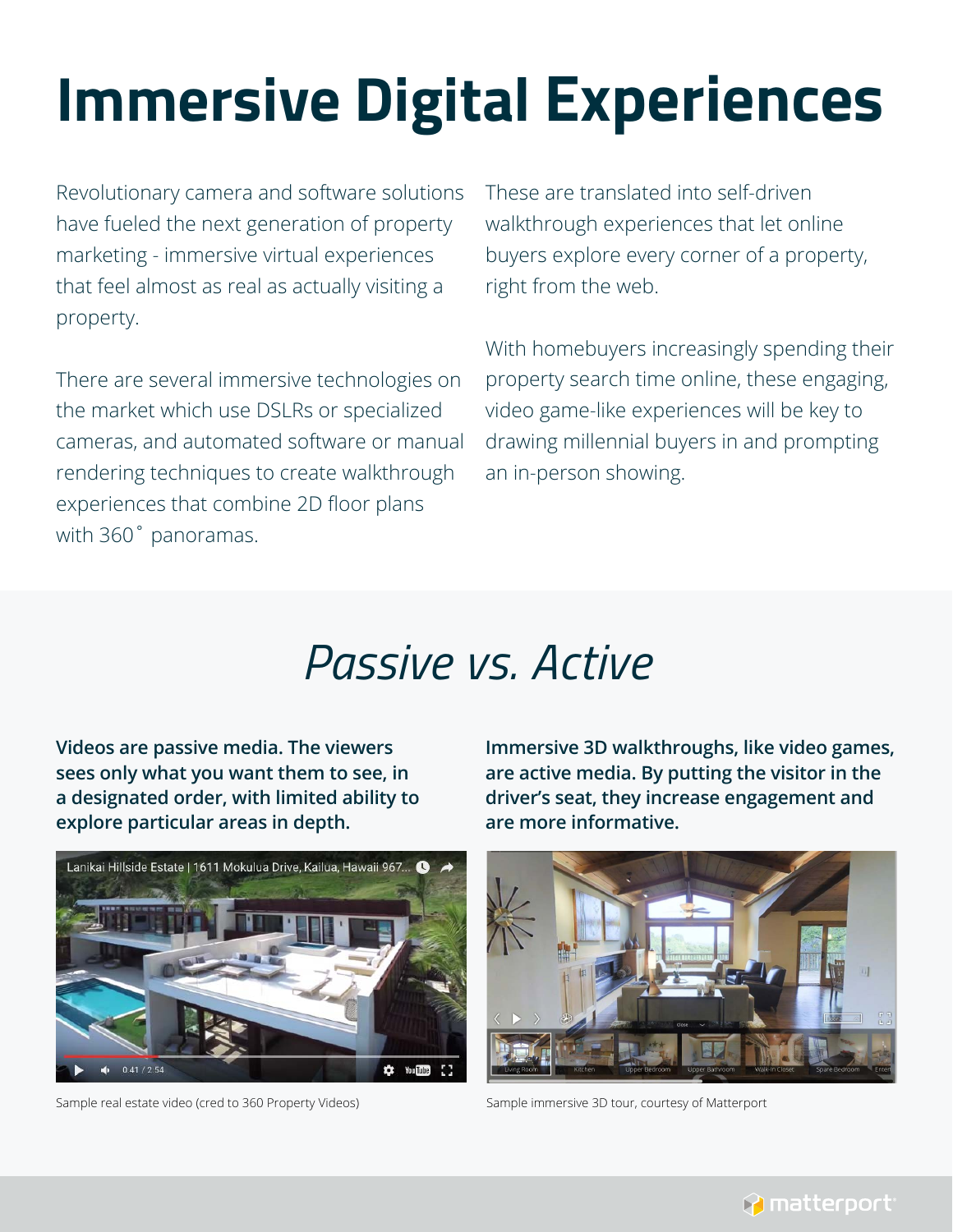### 360° Panoramic Walkthroughs

When 360˚ panoramic photography was introduced to real estate in 1999, it felt like the future. DSLRs on special dollies allow for complete 360˚ panoramic views, which give viewers a sense of where a scene sits in relation to other parts of a property.

Today, several companies will even map these panoramas together to create a walkthrough experience based on a 2D floor plan for added context.

These 360˚ panoramic walkthroughs give visitors an understanding of where the photos were taken, so they are better able to picture a complete property. Viewers access each panorama by clicking on the desired location in the 2D floor plan, with the option of turning from side to side, and looking up and down from a particular vantage point.

Some even let viewers move between photos within the interface, though they do not encode any real-world 3D data like measurements or actual spatial relationships.

A typical 360˚ panoramic walkthrough will run you around \$500, depending on square footage and your local market.



Sample panoramic tour (photo cred to www.viyae.com)

#### **PROS**

Adds a higher level of interaction

Hi-res photography creates positive emotional response

#### **CONS**



Less immersion than other 3D services, with no measurements



No 24-hour turn-around





**Outsourced:** \$500+ listing, depending on square footage

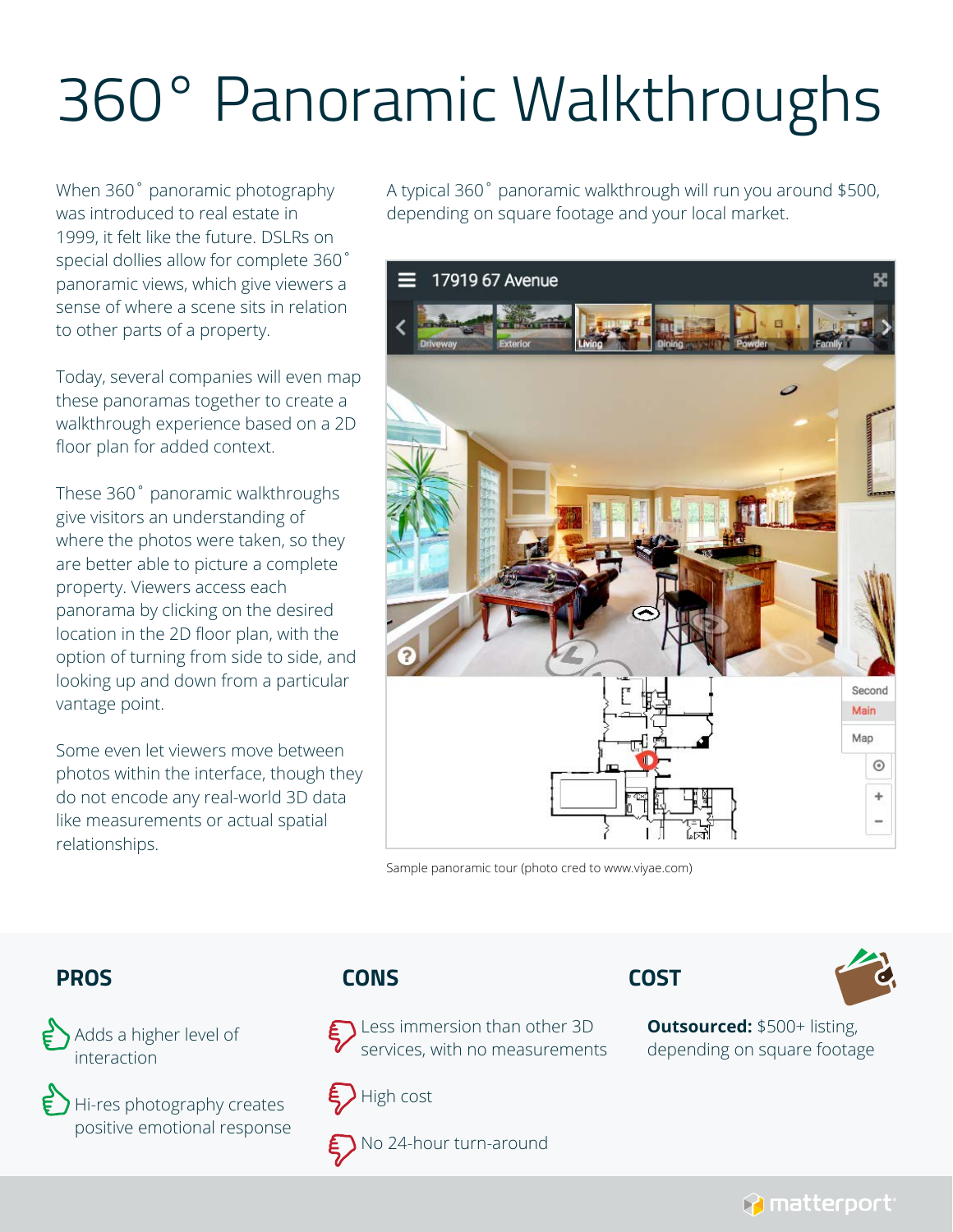### Immersive 3D Tours

The newest generation of engaging property marketing content is true 3D. Some companies capture both 2D photography and 3D data about a property, automatically combining it to create a complete walkthrough experience that is similar to a 360˚ panoramic tour, with additional features like the ability to take measurements, annotate points in 3D space, download 2D photography, and manipulate a complete dollhouse view of a property.

These tours create a photorealistic experience of a property, while leveraging the 3D data to give viewers a sense of physical presence the feeling of being in a space. Some even let you collect 2D photography for use in online galleries.

The price is comparable to other visual property marketing packages, dependent on property size and local market.

Agents may hire a local Matterport Service Partner who offers professional, quality, and complete 3D scanning services of properties for real estate agents.





Matterport Dollhouse view and immersive 3D tour, courtesy of Matterport.

#### **PROS**

Full immersive experiences created within 24 hours

**Easily shared via social channels** for viral marketing



Can also capture 2D photos, schematic floor plans, and dimensions

#### **CONS**







**Outsourced: TBD based on** Matterport Service Partner offering, property size, and local market.

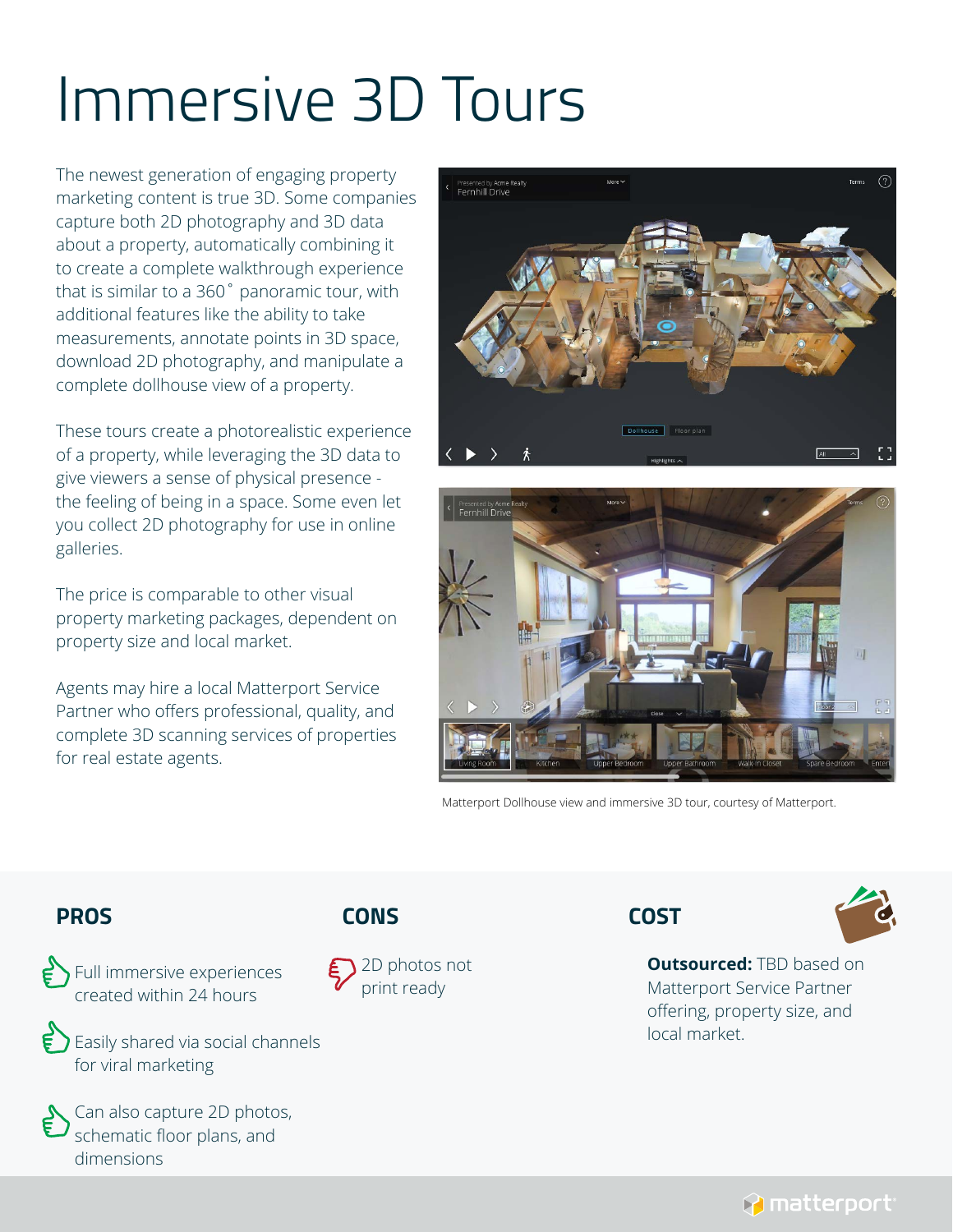### Real Estate's Marketing Mix

2D photography is the price of entry for modern property marketing, but agents who want to create memorable listing presentations and stand out in their market need tactics that set them apart. Whether using polished drone video or immersive, engaging new experiences, Hollywood-grade marketing packages are key to really being competitive in your market and impressing a new generation of homebuyers.

Visual marketing is only one component of a complete property marketing program, which includes exposing your listings, sharing on social, and creating compelling stand-alone web pages for each property.

#### **ABOUT MATTERPORT'S SOLUTION**

**Matterport 3D Showcase is nothing like your typical "virtual tour" for real estate. It is a complete, immersive virtual experience that transports buyers to the property, right from their web and mobile device. With 3D Showcase, you'll wow sellers and win listings. Created from real 2D and 3D data about a property, Matterport 3D Showcase feels incredibly real, and is the only way to give online and remote buyers a true sense of being in a property, wherever they are.**

**Our solution is designed to be incredibly easy to use. It takes nearly no training to learn how to use our Pro 3D Camera, and all of the processing is automatic. You'll get a complete, immersive 3D virtual tour for your property within 24 hours. From there, you can add schematic floor plans, in-model annotations, create 2D photo galleries, and more to quickly, easily create a complete online experience for your listing.**

#### **[HIRE A MATTERPORT SERVICE PARTNER](https://matterport.com/find-a-photographer/)**

Matterport's global network of Service Partners provide quick, professional scan services, so it's easy for you to get immersive 3D experiences for your property listings.